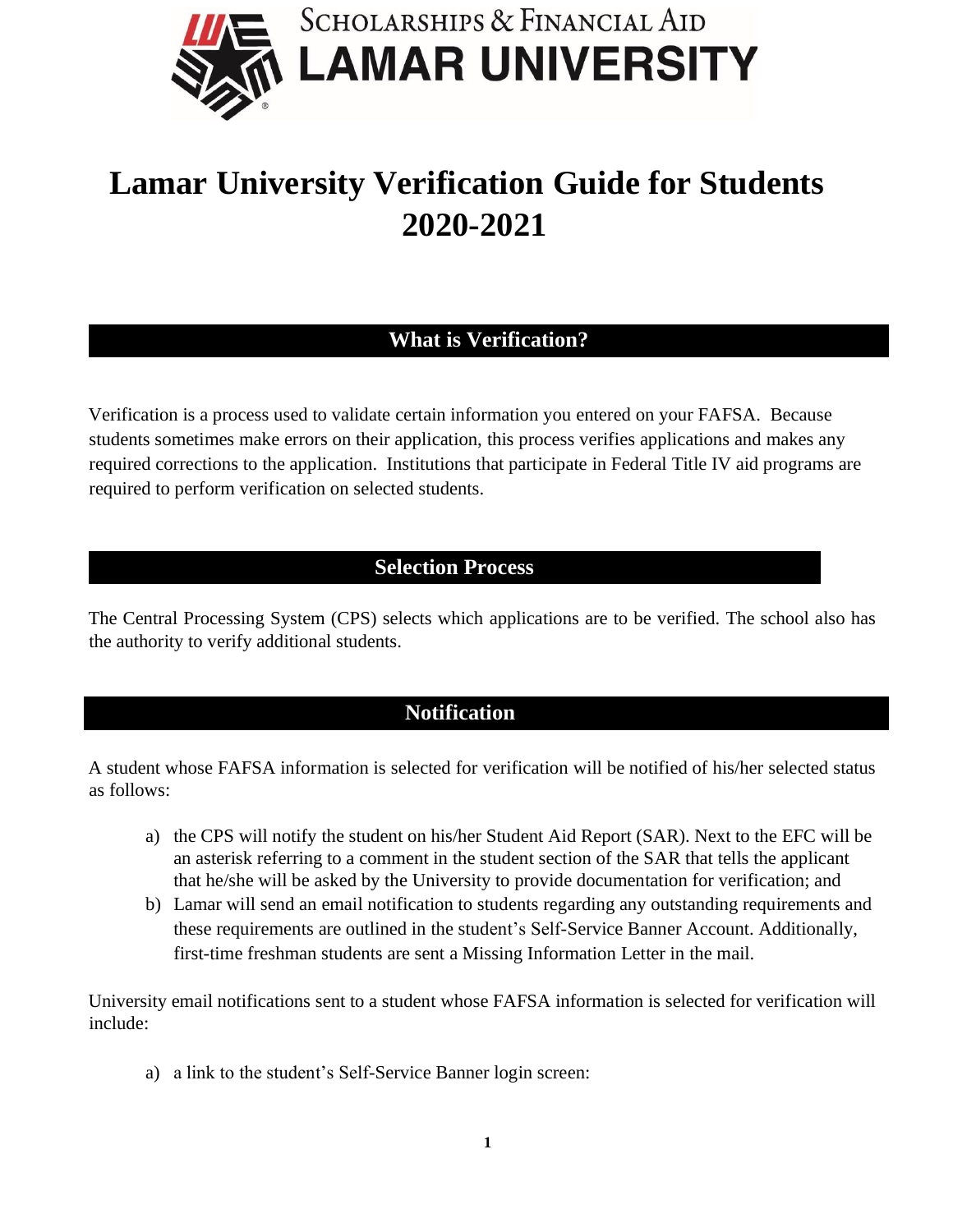

[https://ssbprod.lamar.edu:9000/btdb/twbkwbis.P\\_WWWLogin](https://ssbprod.lamar.edu:9000/btdb/twbkwbis.P_WWWLogin)[.](https://ssbprod.lamar.edu:9000/btdb/twbkwbis.P_WWWLogin) This site allows the student to view all documentation needed to satisfy the verification requirements and complete any additional financial aid requirements; and

b) the student's responsibilities with respect to completing all requirements for financial aid, including the consequences of failing to complete any required action or delaying their completion of any requirements.

# **Deadlines to Complete Verification**

A student whose FAFSA information has been selected for verification must submit all documentation required for verification to the Office of Scholarships & Financial Aid. Please allow three weeks for the verification process to be completed, once all items have been submitted. The process might take longer if the University receives incomplete documents or require additional information.

For Title IV Aid programs, excluding the Federal Pell Grant program: A student must complete the verification process no later than two weeks before the last day of the student's enrollment. Verification is complete once the school has all the requested documentation and a valid FAFSA.

A Pell eligible student selected for verification must complete the process for the 2020-2021 aid year by September 18, 2021 or 120 days after the last day of the student's enrollment, whichever is earlier.

# **Consequences for Failure to Submit Documentation**

If verification is not complete by the deadline:

• Aid that has been previously awarded for the award year could be canceled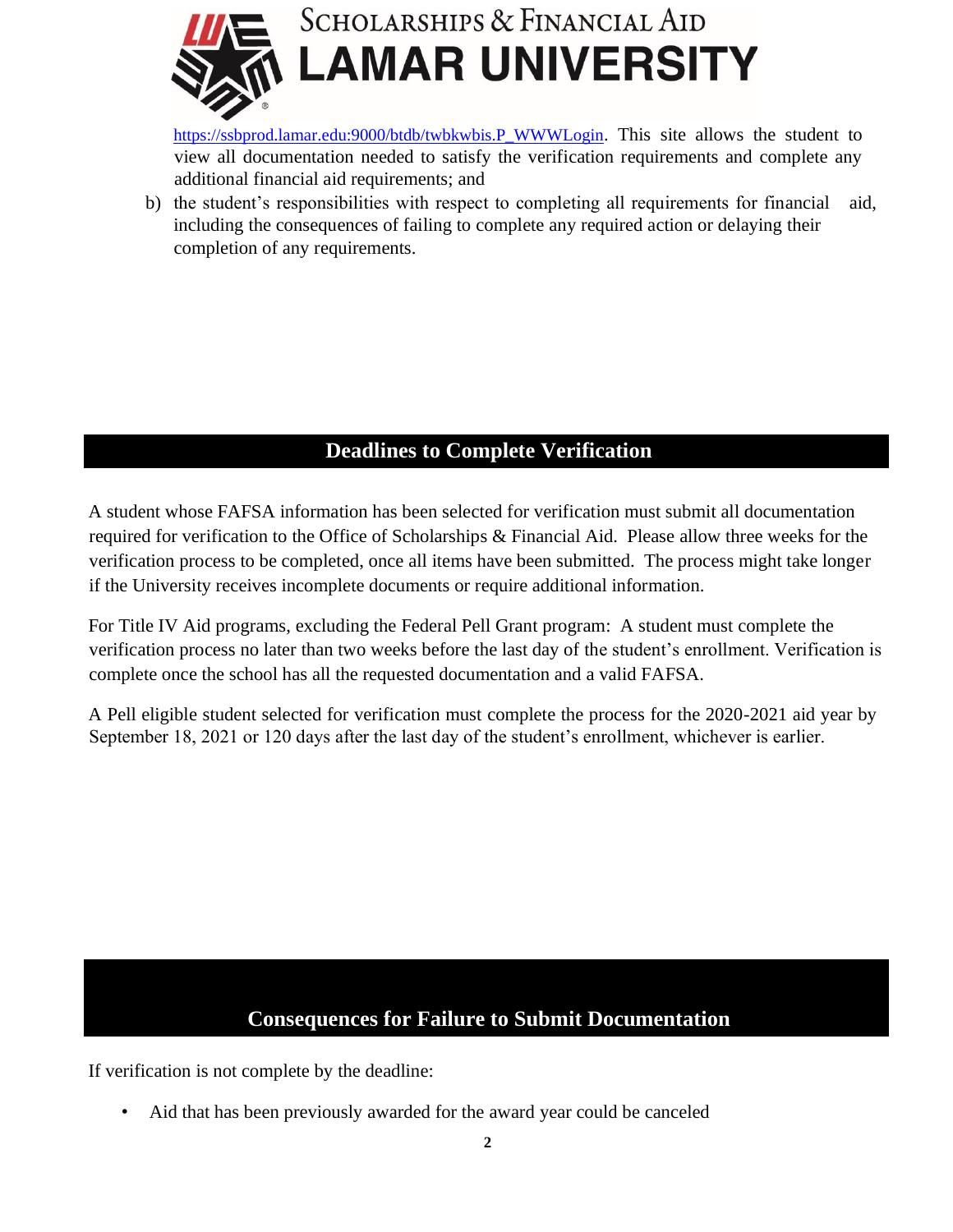

- Students will not receive a financial aid award or any disbursement until verification is complete.
- Students may lose out on the State of Texas programs (i.e. Texas Grant).

## **Updating FAFSA Information**

*►Generally, a student cannot update FAFSA information that was correct as of the date the application was signed because the FAFSA is considered to be a "snapshot" of the family's financial situation as of that date.* For example, if a student's family sold some stock after signing the FAFSA and spent the proceeds on an automobile or home improvement, the student cannot update the FAFSA to reflect a change in assets. After the FAFSA is signed, only certain items can be updated under the conditions listed below.

- (1) **Dependency Status Change:** If a student's dependency status changes at any time during the award year, the student must update FAFSA information, except when the update is due to a change in the student's marital status.
- (2) **Verification of Household Size or Number in College:** An applicant whose FAFSA information is selected for verification of household size or number in college must update those items to be correct as of the date of verification, except when the update is due to a change in the student's marital status.
- (3) **Marital Status Change:** The University may require a student to update FAFSA information under paragraph (1) or (2) of this section for a change in the student's marital status if the University determines that the update is necessary to address an inequity or to reflect more accurately the student's ability to pay.

## **Correcting Errors on FAFSA Information**

#### *►Although a student cannot update FAFSA information that was filed correctly, except under limited conditions as listed-above, errors made on the original FAFSA must be corrected.*

To apply for federal aid, a student submits a Free Application for Federal Student Aid (FAFSA) to the Central Processing System (CPS). Generally, the FAFSA is submitted through the online process and the student receives from the CPS an electronic summary of his/her processed FAFSA known as the Student Aid Report (SAR).

Upon receipt of the SAR, the student should review all information listed on the SAR and submit for *processing any errors reported on the original FAFSA to the CPS. In addition, customized Lamar University Verification Worksheets will be listed in the Self-Service Banner for students selected for*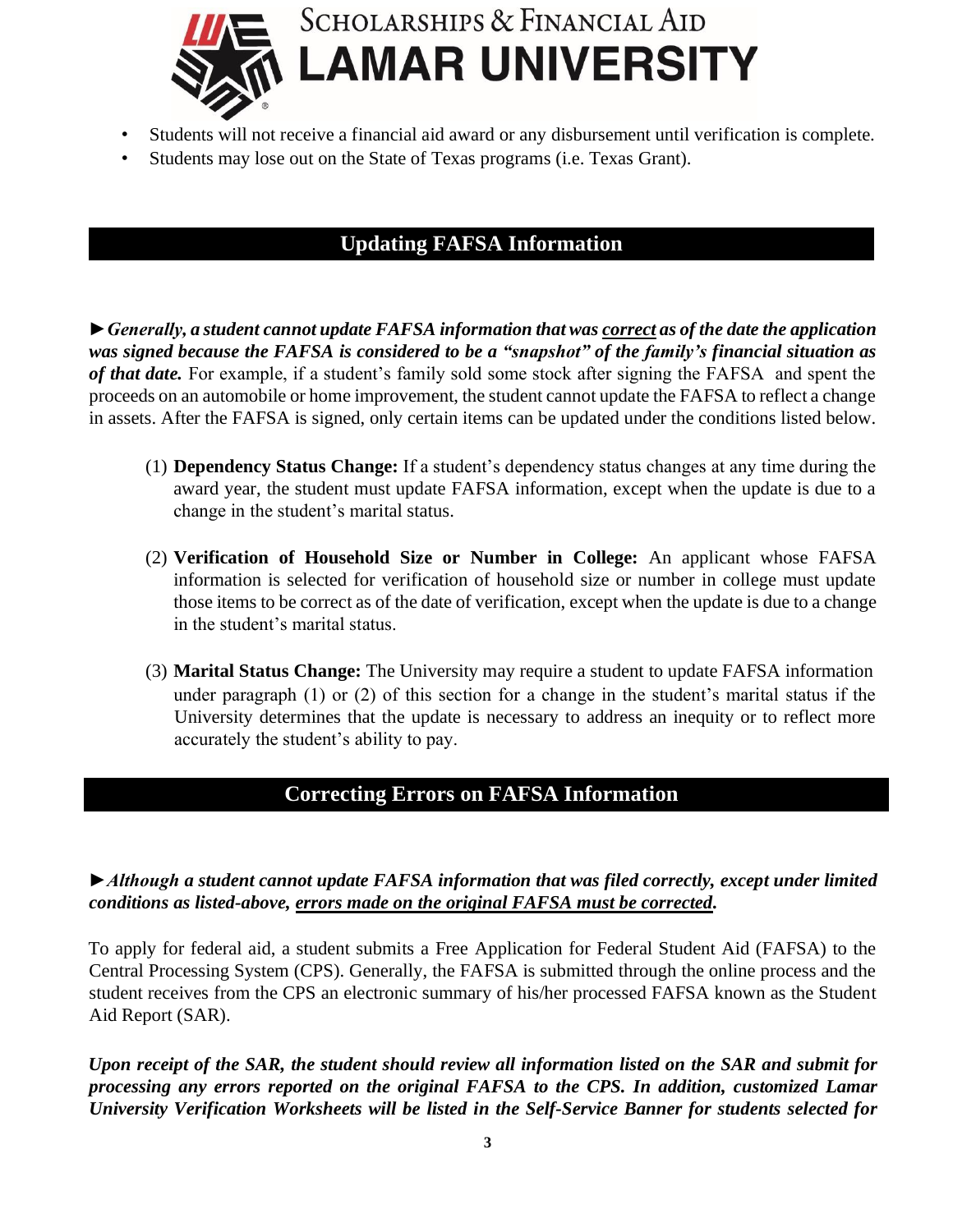

#### *federal verification. The student and parent(s) should complete the documentation as soon as possible and return it to the Financial Aid Office. Please note the deadlines listed above.*

An electronic summary of a student's original FAFSA and any corrected FAFSA information will be sent from the CPS to the University. Once received, all FAFSA data, Lamar University Verification Worksheets, and any supplemental verification documents will then be reviewed by the Financial Aid Office to verify the accuracy of the student's FAFSA information and to calculate his/her eligibility for need-based financial aid.

*►If a student's FAFSA information changes as a result of the University's verification process, the Office of Student Financial Assistance will:*

- *a) submit for processing changes to the FAFSA information determined to be in error\*;*
- *b) recalculate the student's Federal Pell Grant on the basis of the recalculated EFC;*
- *c) adjust the student's financial aid package on the basis of the recalculated EFC; and*
- *d) notify the student via Self-Service Banner of any change to his/her financial aid package.*

*\*Note: Although the University will be able to submit most changes to FAFSA information, on occasion it may be necessary for the student to submit changes directly to the CPS. These events include a correction to the student's biographical information, marital status, or dependency status or a correction to a parent's biographical information or marital status. In such cases, the University will notify the student by phone, mail, or email as to which data items must be corrected by the student and submitted for processing to the CPS. Additionally, some corrections, such as incorrect tax return filing statuses, will need to be addressed by the student and/or parent before we will are able to continue processing the student's application.* 

> Any corrections or updates must be submitted by midnight Central Time, September 11, 2021.

## **Applicant Verification With No Corrections Necessary**

In many situations, applicants who have been selected for verification do not have any errors on their application and therefore no information reported on their FAFSA needs updating. Applicants and their parents are encouraged to use the IRS Data Retrieval Tool because of its accuracy and ease of use.

#### **Selection After Disbursement**

A student's application may be selected for verification after corrections are submitted and the student has been paid based on the previous unselected CPS transaction. The student is required to complete verification before receiving any further disbursements. If verification does not justify aid already disbursed, the student is responsible for repaying all aid for which he is not eligible, though he may keep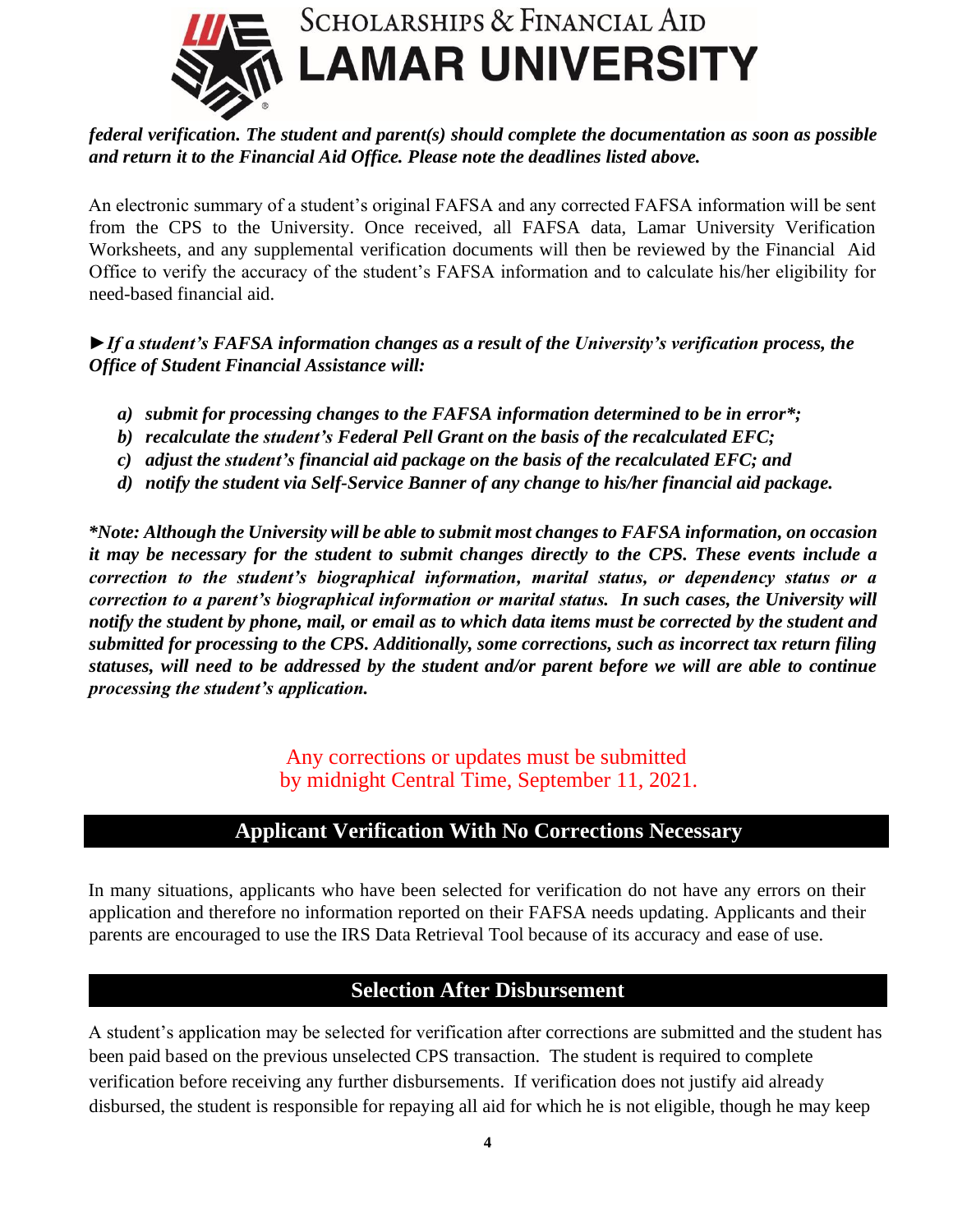

any Direct Loan money he received and FWS wages he earned. See the section titled "Consequences for Failure to Submit Documentation" above for what happens if verification is not complete.

### **Professional Judgments**

Professional judgment is the discretionary action available to a financial aid administrator to address unusual circumstances that affect a student's ability to pay education expenses. Financial aid administrators may make adjustments on a case-by-case basis, and documentation must be collected. Students may [contact their financial aid counselor](https://www.lamar.edu/forms/scholarships-and-financial-aid/contact-form.html) [t](https://www.lamar.edu/forms/scholarships-and-financial-aid/contact-form.html)o inquire.

#### **Referral of Fraud Cases**

The Lamar University Office of Student Financial Assistance will report any suspected fraud or falsified information (on the part of the student, the parent, and preparer of financial aid applications or related parties) to the U. S. Department of Education and all other related parties for immediate action. Examples of such information include false claims of independent student status, false claims of citizenship, use of false identities, forgery of signatures or certificates, and false statements of income. This information will be forwarded to authorized agencies in addition to the U.S Department of Education for investigation such as the Office of Inspector General at 1-800-MIS-USED (1-800-647-8733) or by email at oig.hotline@ed.gov; web: [http://www.ed.gov/about/offices/list/oig/hotline.html.](http://www.ed.gov/about/offices/list/oig/hotline.html) Anyone who suspects fraud or abuse may make a confidential report contacting the Office of Inspector General. Noncompliance issues follow the University administrative chain of command. Should an issue remain unresolved, complainants can call the State Hotline at 1-800-TXAUDIT. Complainants can also report suspected instances of noncompliance to the Department of Education, Office of the Ombudsmen, or report the complaint to [www.ethicspoint.com](http://www.ethicspoint.com/)

## **Definitions of Common Terms**

*►Central Processing System (CPS):* The primary business function of the CPS is student application processing and eligibility determination for federal student financial assistance for postsecondary education.

*►Federal Expected Family Contribution (FM EFC):* A measure of how much the student and his/her family can be expected to contribute to the cost of the student's education for the award year based on the federal need analysis formula. Note: The University determines a student's eligibility for needbased federal aid based on a student's FM EFC.